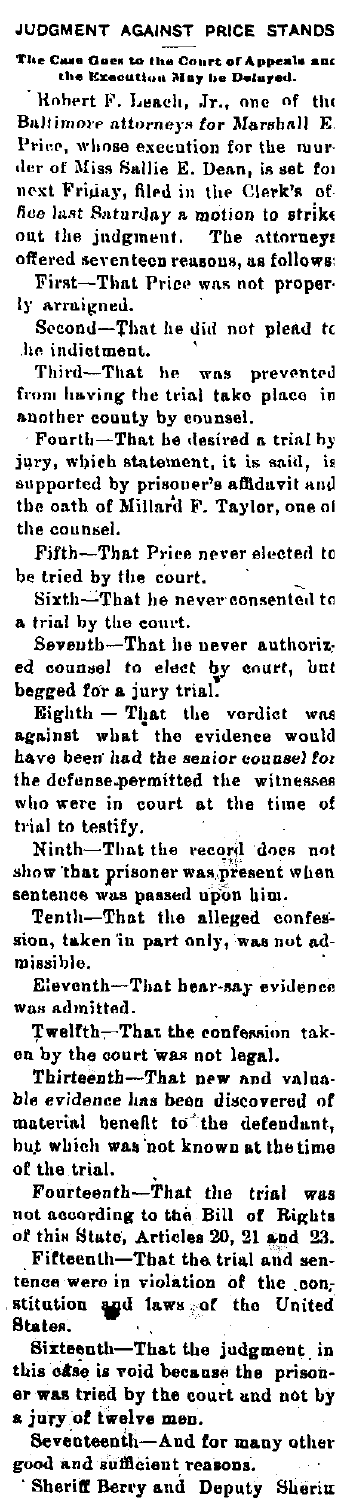Sheriff Berry and Deputy Sheriff Boo went to Baltimore Saturday<br>morning to remove Price to Denton<br>Jail. So quietly did they proceed<br>jail. So quietly did they proceed<br>with their mission that very few<br>expept knew of this co state that the plant. Arter 's crosses the plant of the plant and removed the prisoner to the stanar Joppa and on the moved the prisoner to the stanar Joppa and on the moved the boost so that while the stanar lange in morn manner, which are seems to move<br>maintained all along, had not desert<br>ed him. He has grown much stouter<br>since his trial.<br>Judges Wickes and Stump, last

eu nun. He has grown much stouter<br>inne his trail.<br>Indiges Wickes and Stump, last<br>Indiges Wickes and Stump, last<br>Wednesday afternoon heard the mo-<br>to-strike out the judgement. The<br>hearing attracted little attention,<br>and the extion there was, therefore, who received that principal that portion of the motion which that the thermal explicit that we had the theory of the motion of the motion of the motion of the motion of the state of the state o stated that verbal application on the<br>part of Prios's counsel had been<br>made to impute a said that the determination of the same<br>said that the statement was absorted by another than the state of the<br>proceedings, and rebuked

The court then ordered that Price<br>be brought into the room, and Sher's Herry soon featured with him.<br>The prisoner seemed to be undisturbed in spirit, and all those present<br>ent noted how well the looked. At the initiation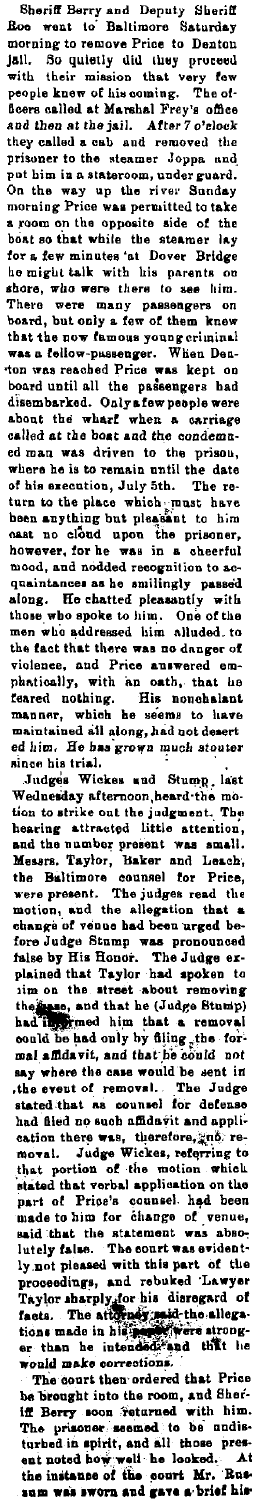tory of the case, incidentally stating<br>that the motion made by the Balti-<br>more counsel was full of fabrica-<br>tions. "If these statements are more courser was zen to the statements are<br>tions. "If these statements are<br>true," and Mr. Russam, passionate-<br>by, referving to the charge of un-<br>faithfulness, e.e., made against inin,<br>"then I am not fit to practice at thi nas no business in this court. Ap-<br>planse from the audience greeted<br>his remarks, but the Judges prompt-<br>ly suppressed, the outburst. Mr. Rus-<br>sun's statement to the court was as<br>follows:

rollows :<br> **After his appointment as Price's**<br> **counsel he visited him in the Balti-**<br>
more city jail, and there stated to more city jail, and there stated to<br>Price that the proposition to remove<br>the case to Baltimore would not in<br>this opinion meet with the favor of<br>the court, and that in his opinion it<br>would not be possible to get an in-<br>part ease would be removed, and that the<br>case would be fairly tried betwe the<br>coarry that Price there stated that<br>he coarry that Price there stated that<br>to the yould leave the unatter entriesty<br>found that a fill and the case wa

pressed any evidence, and there were<br>no with<br>eases to summon to affinint's<br>knowledge.<br>The arrkignment of Price, the<br>plancing, etc., as same in the considerably in the sum<br>sum was corrolorated by the following terms of the